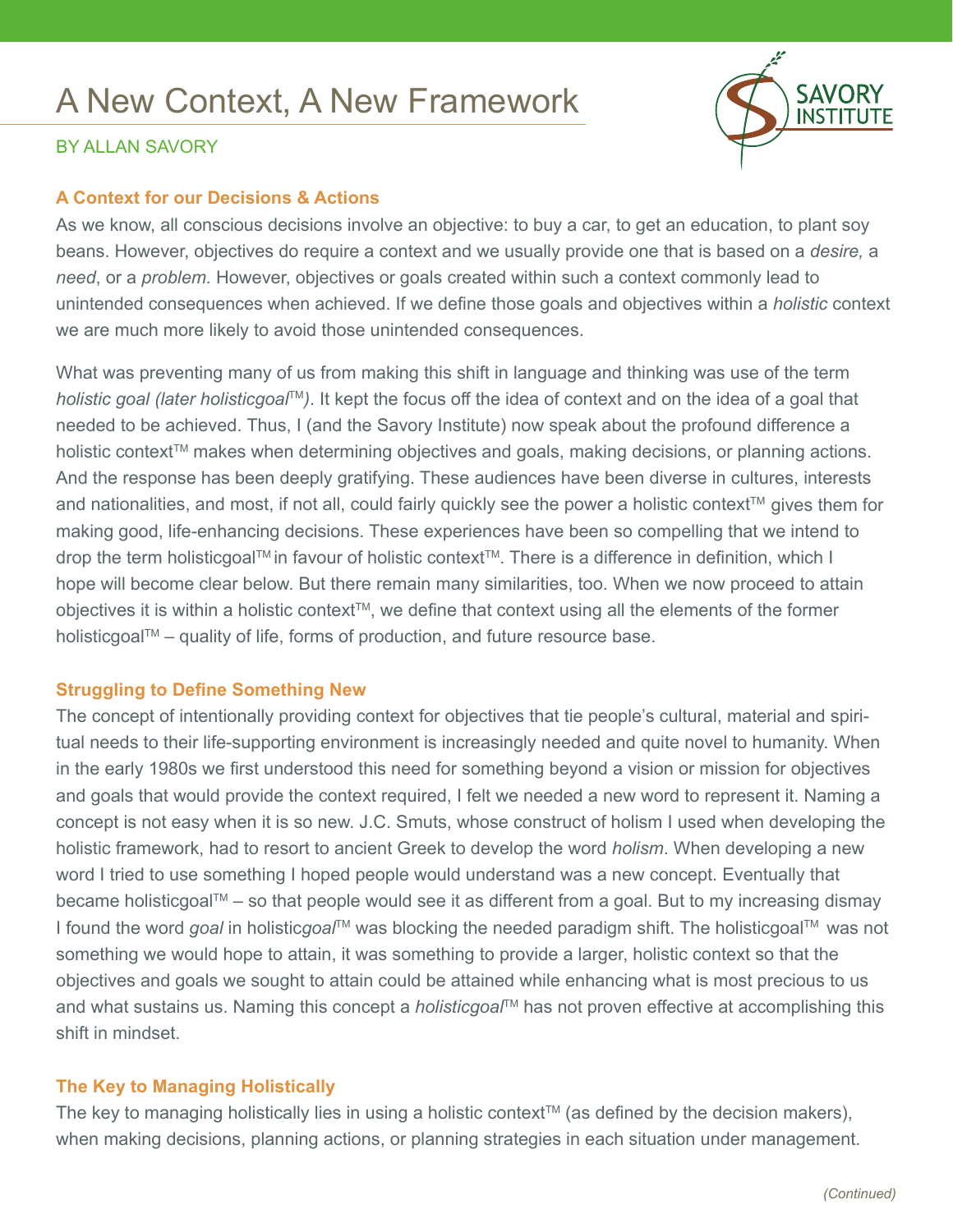No matter which of the many decision-making processes people use, they all focus on goals and objectives. All conscious decisions have an objective. The same can be said of development projects and government policies, such as the various wars on drugs, weeds, or terror, or any number of management initiatives – agroforestry, organic agriculture, integrated landscape or adaptive management.

Objectives need a context to be judged wise or unwise, suitable or unsuitable, good or bad. Objectives without context are like loose cannons on the deck. If I were to say, "I am going to light a fire" (objective) and ask your opinion, what would you say? You would have no idea what to say without a context. If the context was to cook your food it is good, if to burn down your house, bad. **So it is with every objective– a context is needed.**

What sort of context do we need for our objectives? With nature, societies and economies all being complex and functioning in wholes and patterns, if the context is simple the objectives might be achieved in simple cases, but in all others they are more likely to lead to unintended consequences – some favorable, but most unfavorable. When the context remains simple in more complex management situations, we not only fail to achieve objectives, but can experience a whole chain of unintended consequences. That's why on a grand scale we continue to have more and more frequent multinational Rio-type conferences bemoaning the continued deterioration of the global situation despite all the good intentions, resolutions, committees, and conventions, and the allocation of vast amounts of funding.

#### **Simple versus Complex**

When we look broadly at today's management we find for almost all objectives the context is simple, generally unspoken and assumed. Commonly it is to meet a "need" or "desire" or to "address a problem". Let us look at examples to make this clear. You have the objective of buying the latest cell phone, flat screen television, computer software, or of going on holiday and the context is a need or desire. A large NGO is involved in many development projects in Africa or Latin America, each having an objective within the context of addressing various problems: poverty, social breakdown, disempowerment of women, drought emergency, disease outbreak, child malnutrition, etc. A small NGO could be promoting conservation agriculture, again with clear objectives and within the context of addressing a need or problem. When governments or international agencies form policies they will have various objectives within the context of addressing a current or foreseeable problem. I could go on into corporate policies, strategies and more, but consistently we will find that people are pursuing objectives and the context for the objectives is simple. While there is seldom anything wrong with our objectives and goals, we run into problems and failures due to simple contexts in a world of complexity.

Let me clarify what I mean by complexity. If we look at all the things we "make" using technology in some form, we find we achieve our objectives with amazing success – from the development of the first Stone Age tools to putting a man on the moon. The things we make involve what in Systems Science are called *hard* **systems** and defined as:

- Man-made
- Complicated but not complex
- Do what they are designed to do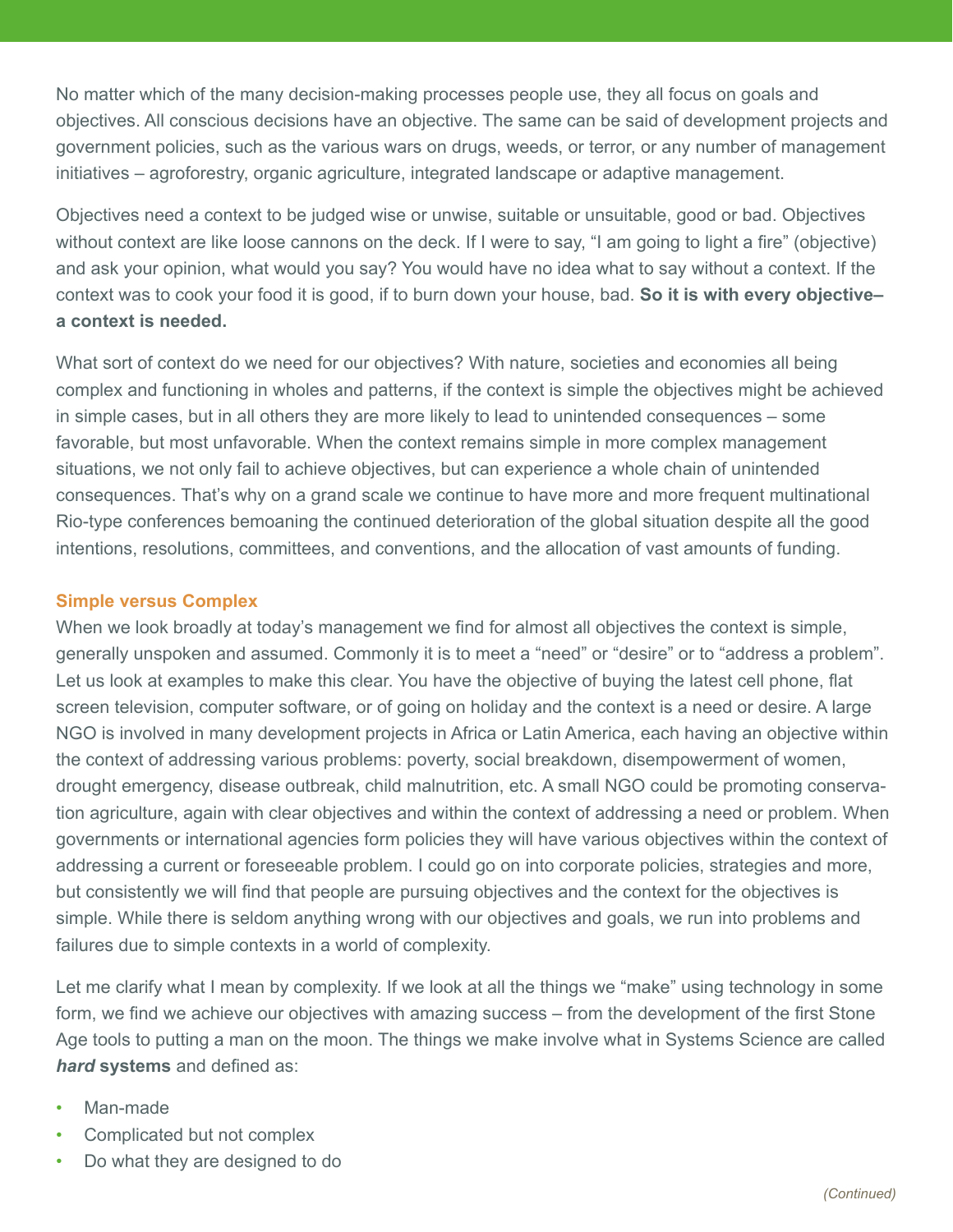- Have emergent properties (whole is greater than sum of the parts like a computer that with many parts put together computes)
- Have no unexpected emergent properties
- Do not work if a part is missing because they are not self-organizing
- When problems arise they are relatively easy to solve

If we look at the things we "manage" but do not make (human organizations, agriculture, natural resources, economies, finance, etc), we find we are running into ever-mounting problems. Problems such as we are experiencing with global finance, economies, agriculture producing more eroding soil than food and accelerating desertification with its symptoms of mounting poverty, droughts, social breakdown, emigration, violence and global climate change. These things we manage are all in Systems Science language known as *soft* **or** *natural* **systems** and defined as:

- Complex
- Self-organizing (work with components missing by reorganizing)
- Have emergent properties, including unexpected, unplanned and in many cases unknown emergent properties and feedback loops
- When problems arise they are extremely difficult to solve

Thus, the things we manage involve complexity. This is what Smuts was alerting us to when he said (in *Holism and Evolution,* 1926), that nature only functions in wholes and patterns with neither parts nor interconnections, which are mechanical concepts. Arising from this awareness it is clear that the context for objectives in management cannot be simple if objectives are to be achieved without unintended consequences.

A holistic context<sup>™</sup> is required for management to be holistic. Creating objectives outside a holistic context™ leads to one-dimensional management, when we in fact operate in—and management is influenced by—multiple dimensions. And this applies even when we strive to work as integrated teams, or go with the flow of adaptive management, or any number of "more holistic" approaches.

### **We Don't Have Time**

If we are to successfully address the problems facing us today—including climate change—management clearly needs to be holistic. Because climate change will continue, even in a post fossil-fuel world, unless we address the contributions made to carbon emissions by agriculture, this problem is a high priority. Agriculture is today not only producing more eroding soil than food, but also biodiversity loss and desertification, which in turn are producing the effects or "symptoms" of degradation we're acutely aware of: increasing droughts and flood, poverty, social breakdown, violence, emigration, cultural genocide, recruitment to dissident organizations, and so on. Note that all these symptoms are now being blamed on climate change, when climate change instead is in great part a result of agriculture.

Management throughout agriculture—defined as the production of food and fibre from the world's land and waters—needs to be holistic if we are to avert tragedy beyond imagination. Until we can bring this about—on a global scale—there is negligible chance of success in dealing with the perfect storm that is approaching.